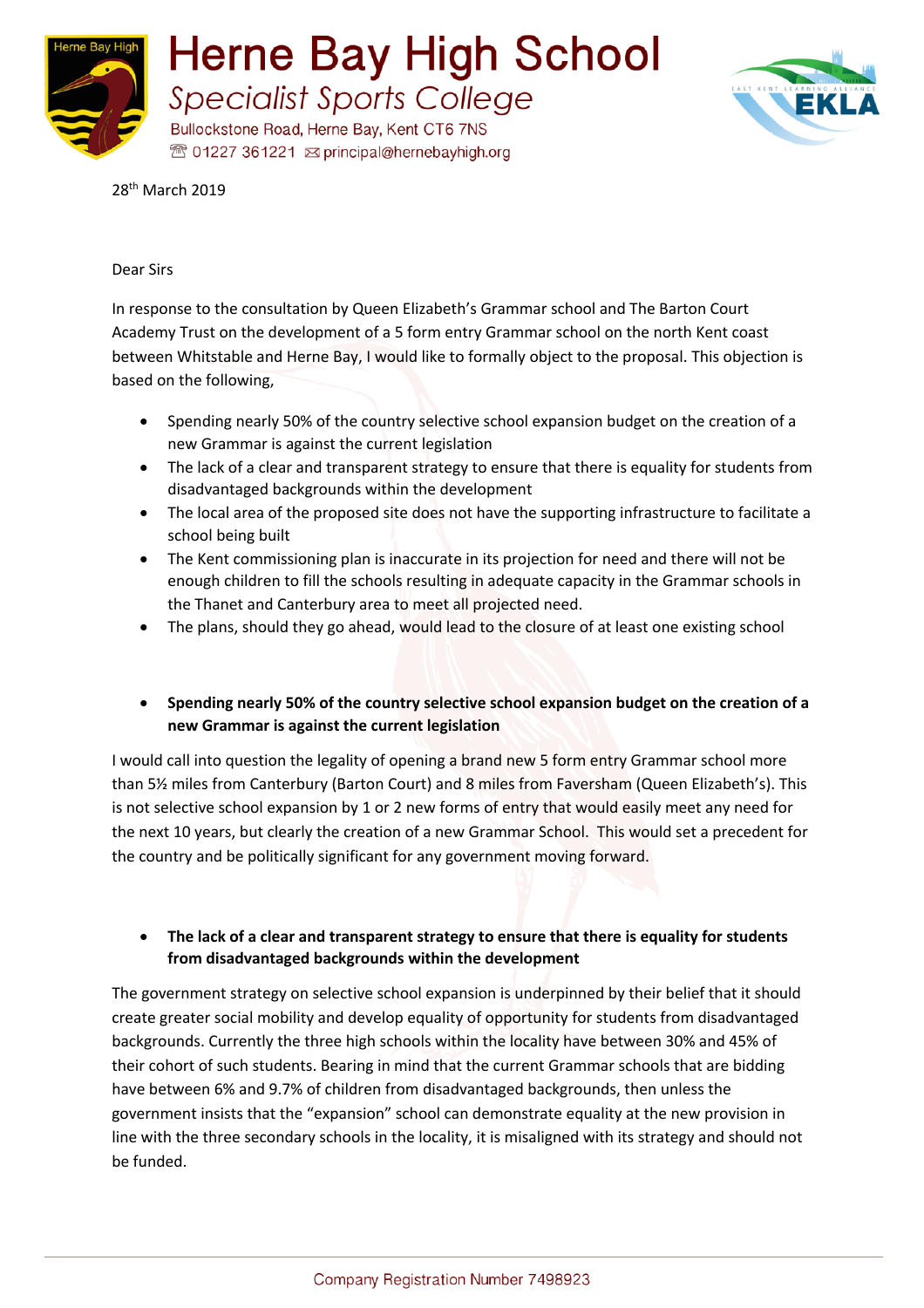# • **The local area of the proposed site does not have the supporting infrastructure to facilitate a school being built**

The likely location of the "new Grammar" should it be successful, is between the towns of Herne Bay and Whitstable, it is nowhere near a rail link, has poor access and will create serious transportation issues with the likelihood of considerable congestion on the roads and have a detrimental environmental impact. The very fact that there is no identified site really does indicate the lack of forethought and planning in both applications and an additional unknown cost to KCC and the government.

• **The Kent commissioning plan is inaccurate in its projection for need and there will not be enough children to fill the schools resulting in adequate capacity in the Grammar schools in the Thanet and Canterbury area to meet all projected need.**

The KCC commissioning plan, published in January 2019, has for the first time split the requirements for Grammar and Non Selective provision. It has loosely projected that there **MAY** be a need for some additional selective places in the Canterbury and Coastal district by 2024, **IF** all the building work and the birth rate projections roll out to their fullest. Currently, the data in the plan identifies that there is capacity within the existing Grammar system for 33% of the September 2019 year 7 population, if all Grammar schools take their Published Admission Number (PAN). The Kent test pass rate is set to nominally select 21% of students as "Grammar ready" with some additional space filled by Headteacher appeals. These figures already indicates that there is approximately 10% capacity that is filled with students who have not reached the Grammar entrance requirements. Additional capacity is already being created via the back door with a number of East Kent and Canterbury Grammar schools taking significantly more than their PAN through the appeals process, or via taking another full form of entry. Kent runs a selective system, and that is almost certainly here to stay, however, to ensure we retain an effective education system, selective schools should only admit the "Grammar" assessed students, rather than keep filling their ever expanding rolls with students regardless of their Kent test scores. The outcome of this continued back door expansion will be a two tier system that further widens the disadvantaged gap. Within the Thanet, Canterbury & Faversham area there is no capacity issue for grammar provision if grammar schools are already taking children who have not passed the 11+ exam, therefore, the funding really should be reserved for areas of the country where there is a true shortage of places

Additionally, the Kent County Council commissioning plan published in January 2019 identifying the need for 5FE Grammar on the coast by 2024 already appears inaccurate. For example, it identifies that there is a 37 place shortfall for September 2019. This is not the case, not all grammar schools are oversubscribed with students meeting the Kent test threshold. In fact, as already stated, there is capacity to take up to 33% of the student population, significantly above the grammar selection benchmark. This immediately calls into question the validity of the data projected for the current year. As you project this forward, it is certain that there is simply not the need for the additional places. I would expect it to be a priority from the DfE to undertake full due diligence around the KCC data and projected need, current selective capacity in relation to those that pass the Kent test and ensure full transparency in the rationale behind spending public money unnecessarily.